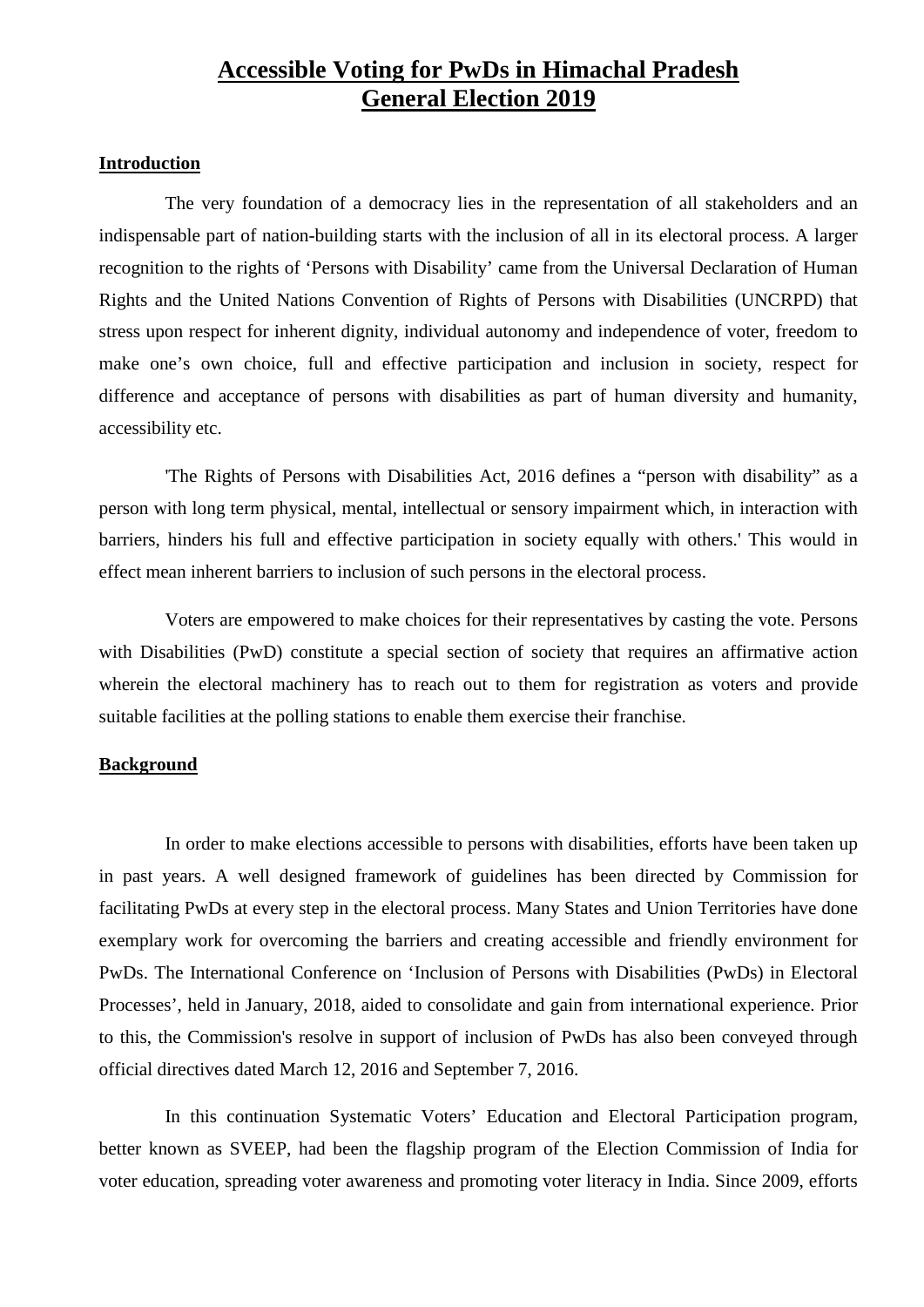have been made towards preparing India's electors and equipping them with basic knowledge related to the electoral process.

The nation has always been looking forward in achieving the aim of building a stronger democracy through greater synergy with Civil Society Organisations, Media and Corporate Houses and even greater queries, suggestions, and participation from individuals.

### **Breaking Barriers**

The barriers in access to electoral participation that may be perceived by the PwDs relate to difficulties in voter registration, inaccessible registration materials or facilities, inadequate or inaccessible voter education and related materials, difficulties in physical access to polling stations, inability to vote independently and privately, absence of or inappropriate assistance from poll officials etc. The list is only illustrative but in effect it means discouraging PwDs from exercise of their right to franchise. Barriers do dissuade persons with disabilities from voting.

In a democracy in true spirit of universal adult suffrage, every vote matters, every vote counts. Given this fundamental premise, equal access is vital to participation for PwDs. The Barriers can be obliterated if they are addressed appropriately and effectively under a well- designed Policy Framework.

### **ECI's Broad Policy Framework**

ECI's broad policy framework on Accessible Elections emanates from the guiding principles and the mandate as discussed above. Further, its Strategic Plan for 2016-25 spells out long term the strategic interventions and the current focus of in a continued endeavour for enhancement of inclusion of PwDs as an integral part of its election management including voter education.

Directions and Guidelines of the Commission on the subject focus on the following broad areas in Election Management and Planning:

- Identification of PwDs including polling station wise lists;
- Facilitation in filling up voter registration forms;
- Assured Minimum Facilities at Polling Stations, preference in obtaining facilities at polling stations, Matdata Sahayata Kendras and other election offices in the field;
- Involvement of NGOs, CSOs/DPOs, RWAs;
- System Sensitization and Training;
- Use of technology to provide help to PWDs;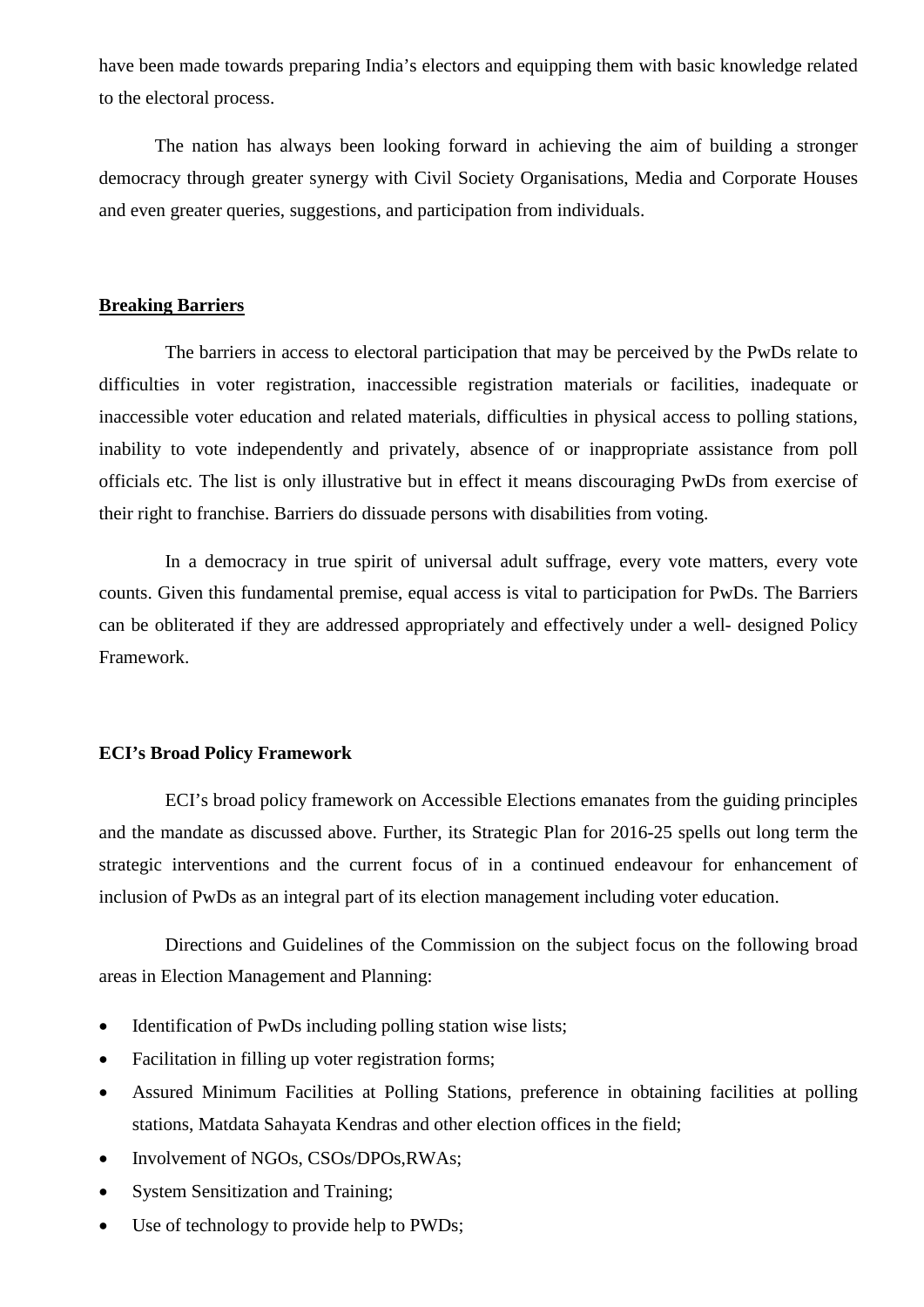- Cooperation of Political Parties
- Building a comprehensive Statistical Data Base.
- Utilising the services of volunteers;
- Training and Sensitization of Officials handing the work relating to PwDs

#### **SVEEP**

SVEEP's primary goal was to build a truly participative democracy in India by encouraging all eligible citizens to vote and make an informed decision during the elections. The programme was based on multiple general as well as targeted interventions which were designed according to the socio-economic, cultural and demographic profile of the state as well as the history of electoral participation in previous rounds of elections and learning thereof.

Voter education and Outreach for PwDs is an integral part of the SVEEP Plans. Broad areas of coverage are as below:

- An officer well versed with provisions of facilities for PwDs, shall be designated for each of the Assembly Constituencies.
- Wide publicity through various modes shall be ensured. Basic publicity material shall be prepared with simple language, sign language, Braille.
- Special/Mobile camps should be organized to educate and motivate PwDs
- Efforts should be made to prepare volunteers from NCC, NSS, NYK etc to motivate and create awareness among PwDs.
- Publicity regarding services offered by CSC, MSKs should be enhanced.
- Efforts shall be made to have renowned PwDs as District Ambassadors and District, State icons.

### **Efforts taken to make voting accessible for PwDs in HP.**

Assistant Professor cum Officer Incharge Sh. Manjeet Singh Saini of Composite Regional Centre for Skill Development, Rehabilitation and Empowerment of Persons with Disabilities (Under Ministry of Social Justice & Empowerment, Government of India), Sundernagar, District Mandi (HP) was appointed by the Election Commission of India as Nodal Officer (HP) for further coordination on technical standards for accessibility of PwDs for the General Elections – 2019.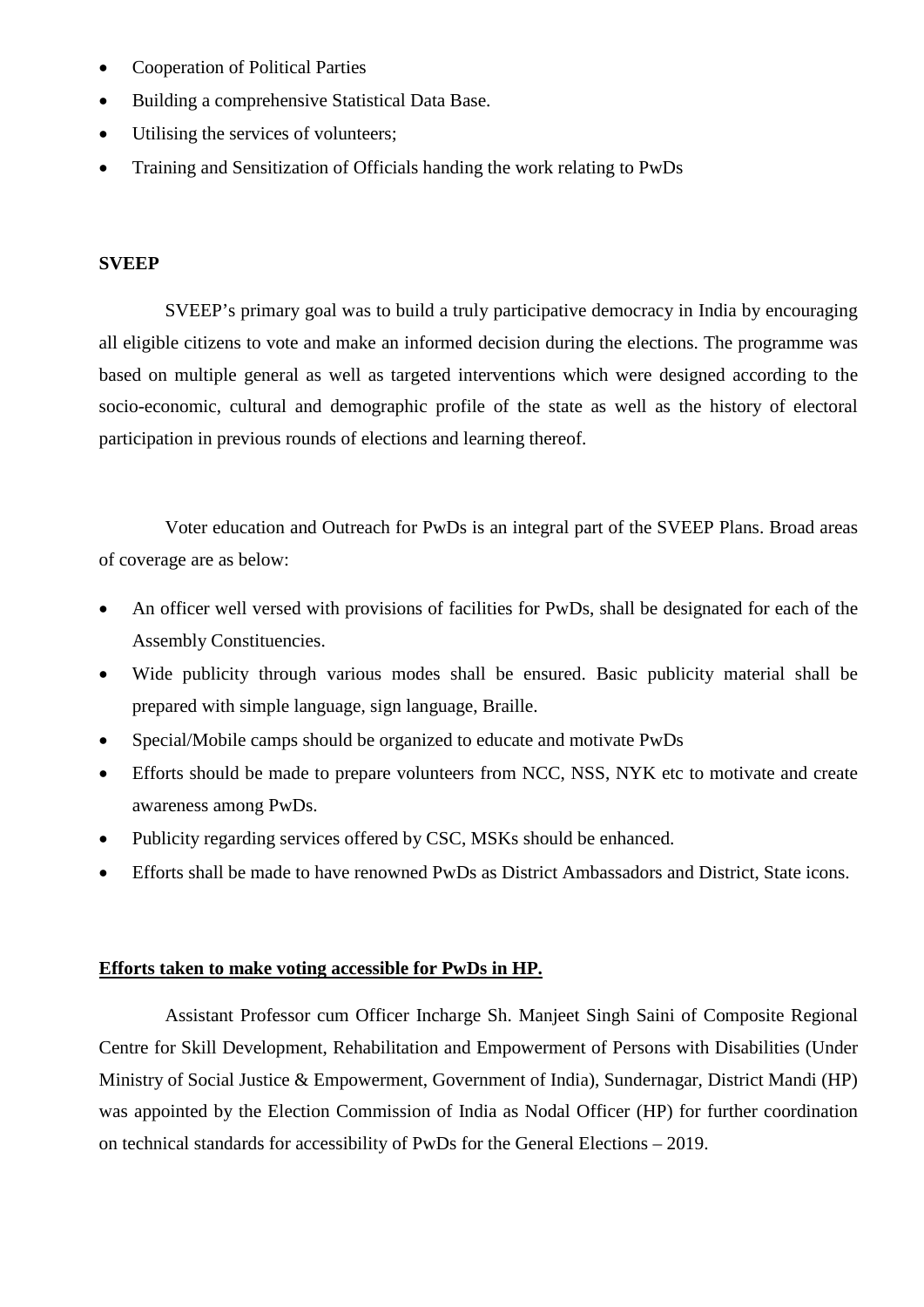The major steps/ activities undertaken are as under:

### **1 Finalizing few booths**

In a meeting with SDM cum ARO Sundernagar, District Mandi, it was decided to visit nearby booths for selecting few accessible booths which will be developed as model booths. A visit was done on 27th April and 21 booths were shortlisted out of which 18 booths were served with 2 special education trainees of CRC and 3 booths had 6 such special education trainees. All the model polling booths were made barrier-free and provided all the basic amenities.All these booths were provided with Braille experts and Sign language knowing experts.

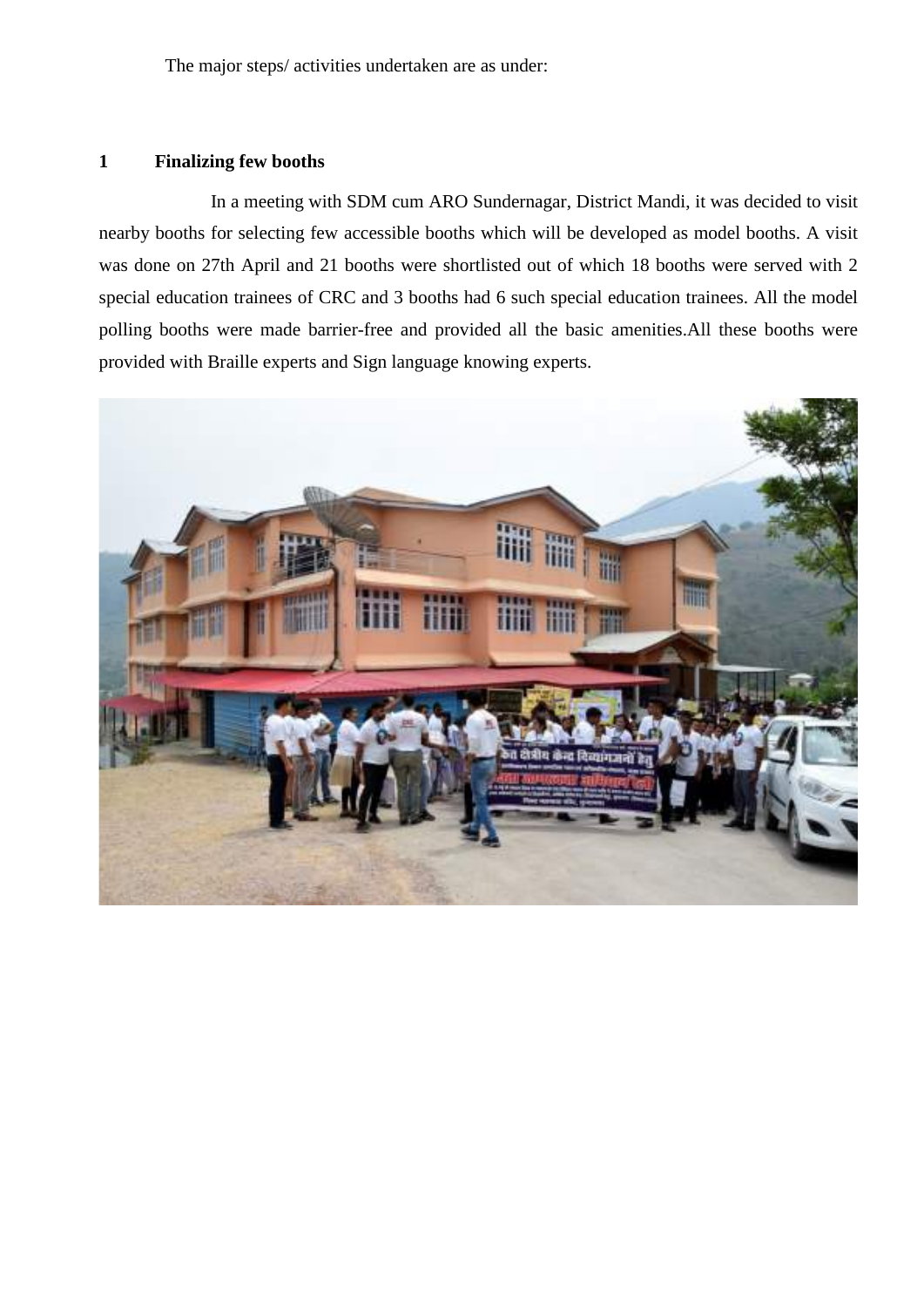

### **2 Setting up of Special Auxiliary booth**

A separate booth was set up at Himachal Pradesh Institute for Children with Special Abilities, Sundernagar, Mandi (HP) with Special Auxiliary tag. This was especially meant for PwD voters. Polling party was also drawn from PwDs. Specially trained Indian Sign Language interpreter and person trained in braille were deputed along with 6 special education trainees as volunteers from CRC, Sundernagar (a centre working for PwDs under Ministry of MSJ&E, GoI). This booth was tastefully decorated and made accessible for PwD voters with all basic amenities.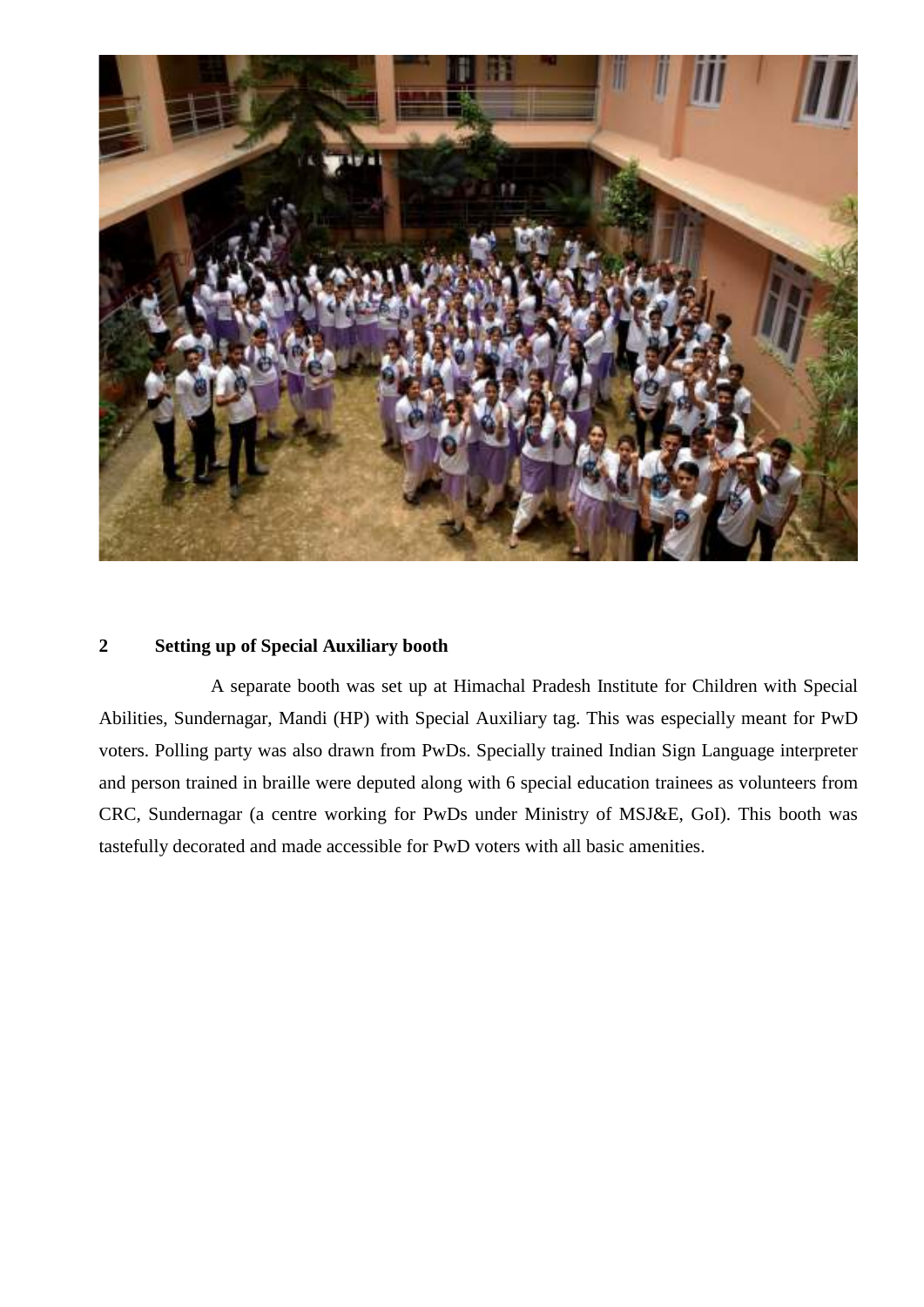

### **SPECIAL AUXILIARY BOOTH FOR PwDs AT SPECIAL SCHOOL SUNDERNAGAR**

### **3 Sensitizing the masses**

For sensitizing the masses a number of steps were taken under SVEEP programme of Election Commission of India.Charts, banners and posters were pasted/displayed at various places across the constituency including all the above selected booths. 2 models and 1 special auxiliary booth were provided with audio clues for better accessibility for voters.The video was prepared in Indian Sign Language, audio and with Hindi subtitles.

Huge Banners, Posters and Hoardings with photos of sign language interpreter exhibiting various suitable signs of various steps of voting were displayed at various places of Sundernagar, District Mandi, Shimla and other various places. Special T-Shirts were got prepared and worn by the staff and students of CRC, Sundernagar under the SVEEP programme.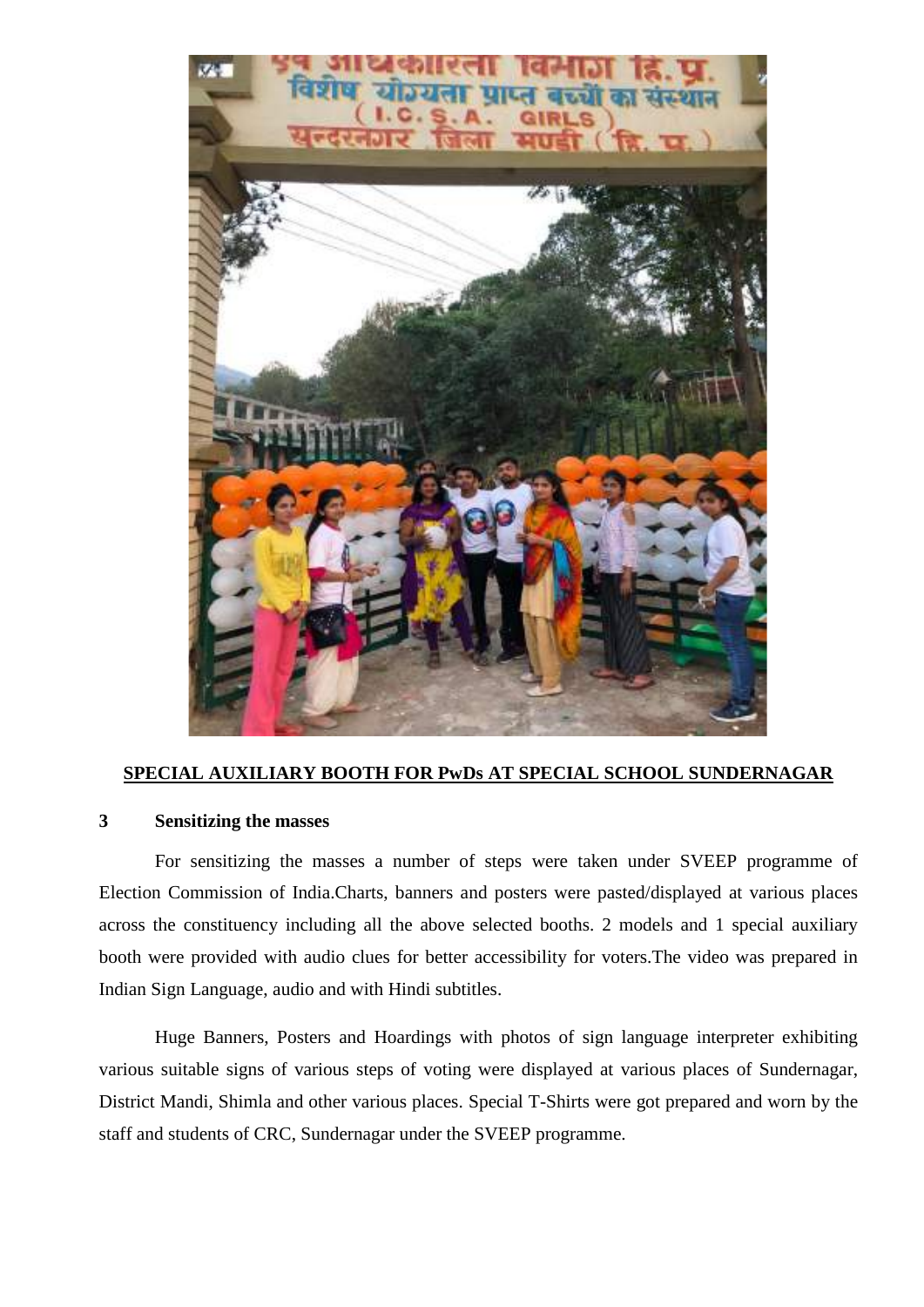![](_page_6_Picture_0.jpeg)

**HOARDING DEPICTING SIGN LANGUAGE OUTSIDE THE GOVT. SCHOOL SUNDERNAGAR**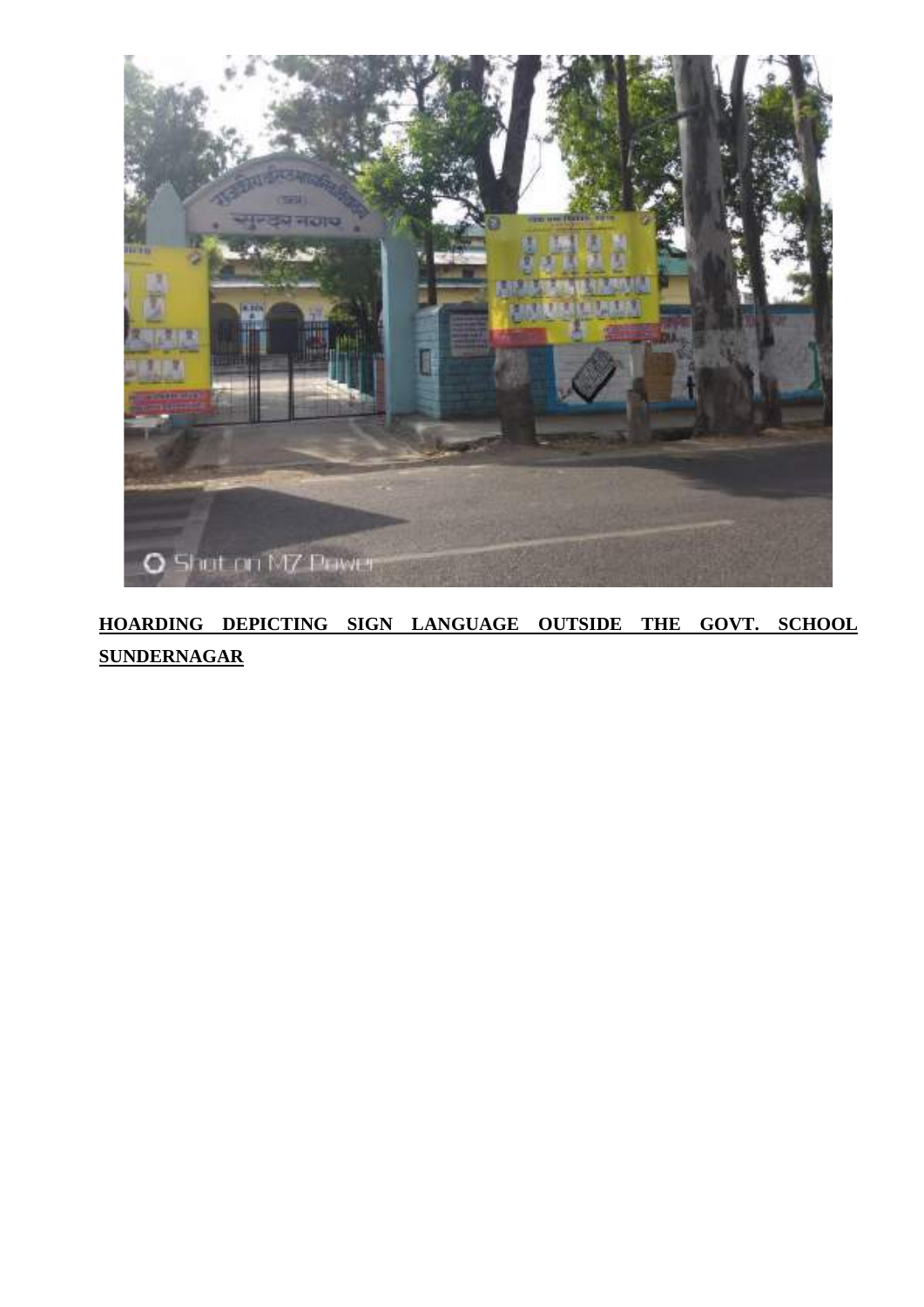![](_page_7_Picture_0.jpeg)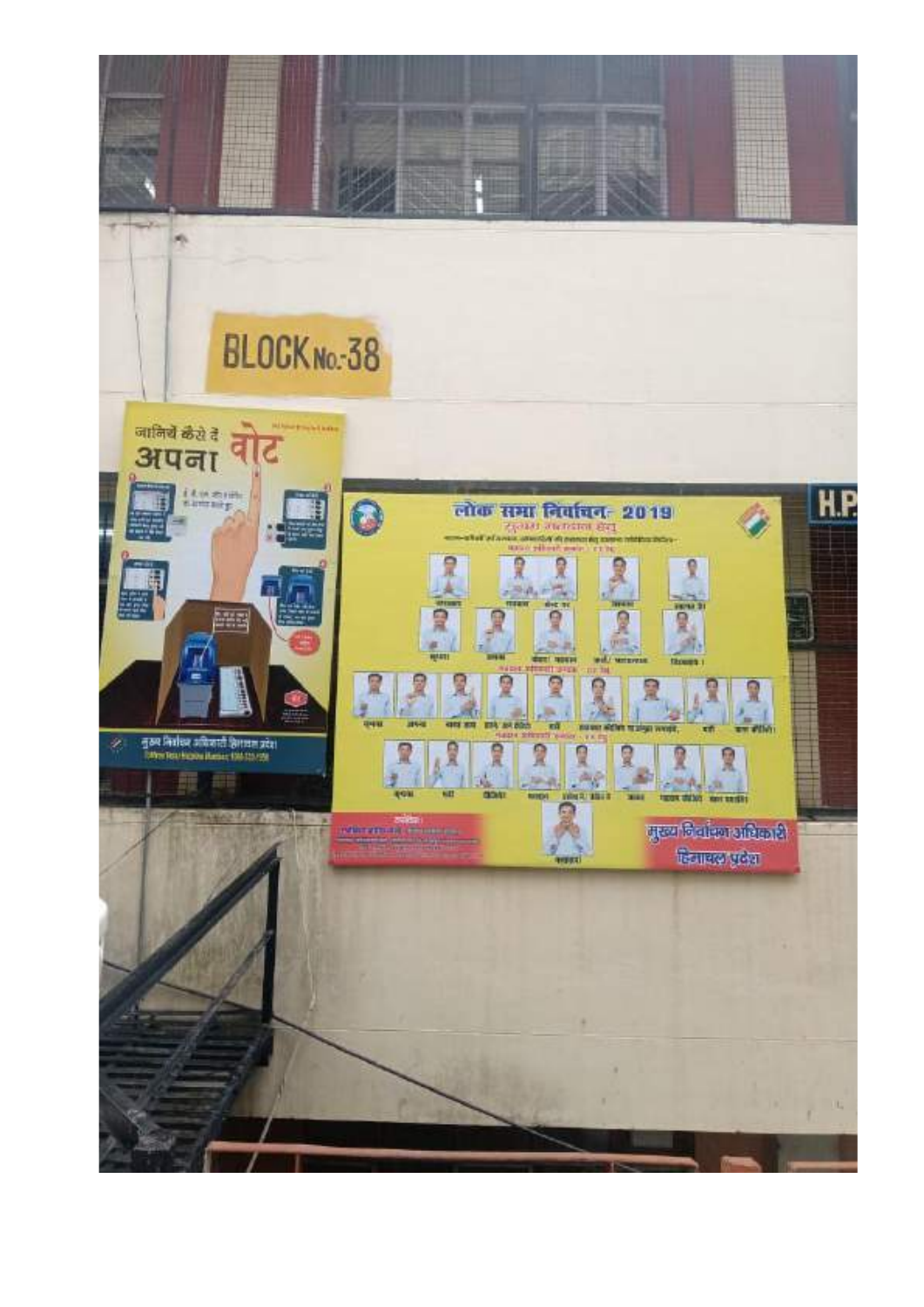## **HOARDING DEPICTING SIGN LANGUAGE OUTSIDE THE ELECTION OFFICE**

**SHIMLA**

![](_page_8_Picture_2.jpeg)

# **HOARDING DEPICTING SIGN LANGUAGE OUTSIDE THE BUS STAND SUNDERNAGAR**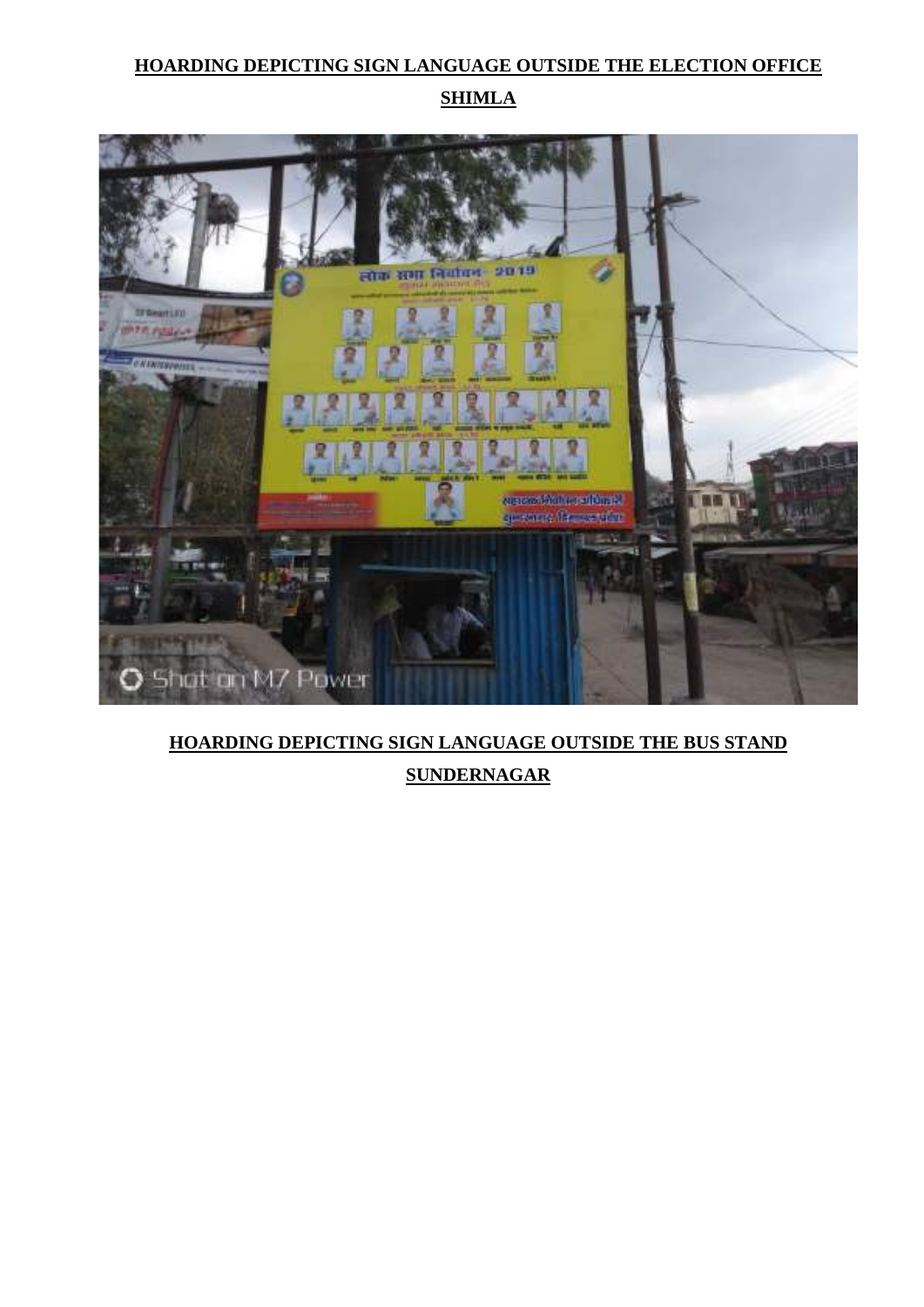![](_page_9_Picture_0.jpeg)

# **SENSITIZATION PROGRAM**

![](_page_9_Picture_2.jpeg)

## **SENSITIZATION PROGRAM**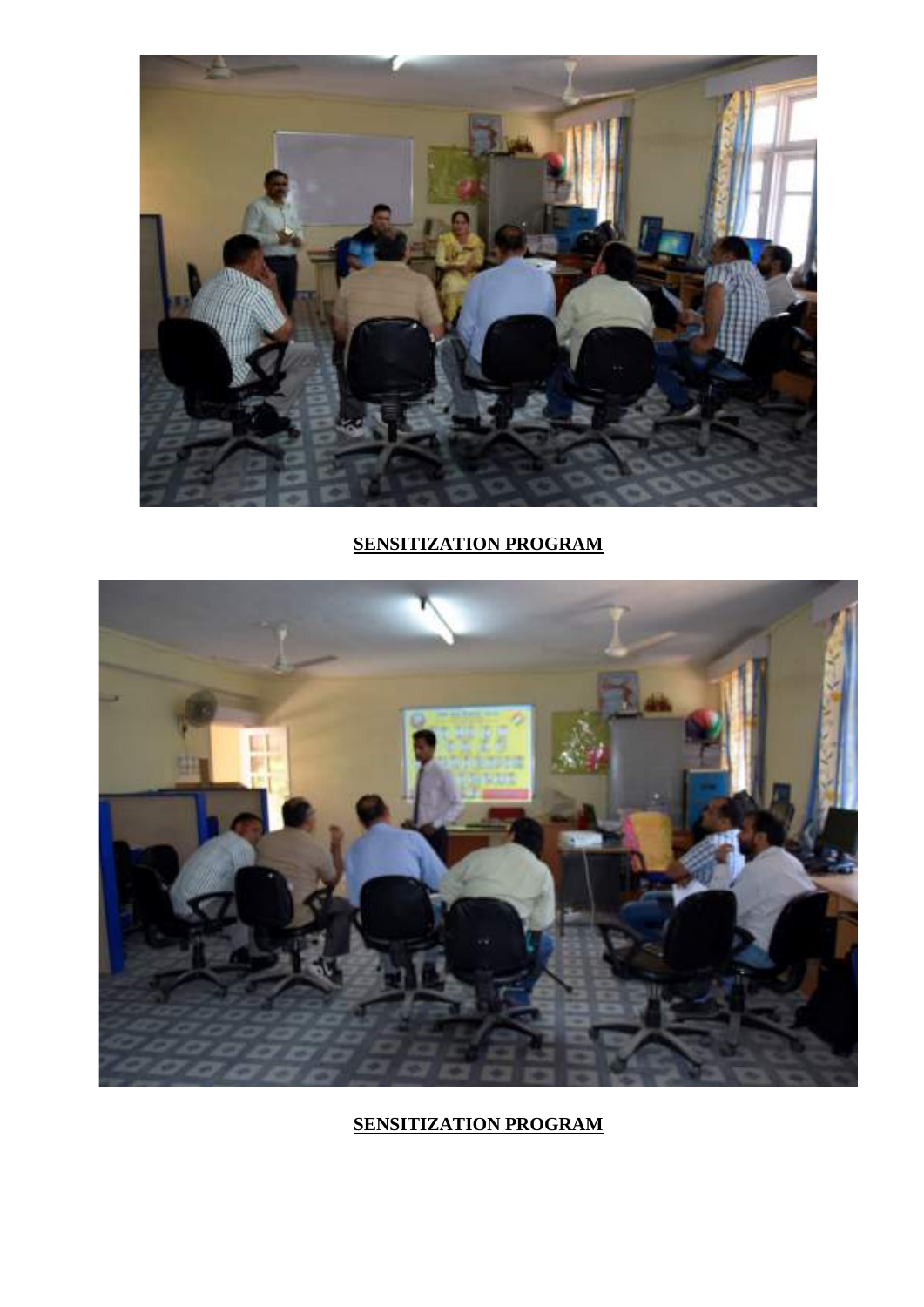## **SENSITIZATION PROGRAMME**

![](_page_10_Picture_1.jpeg)

![](_page_10_Picture_2.jpeg)

**SENSITIZATION PROGRAM**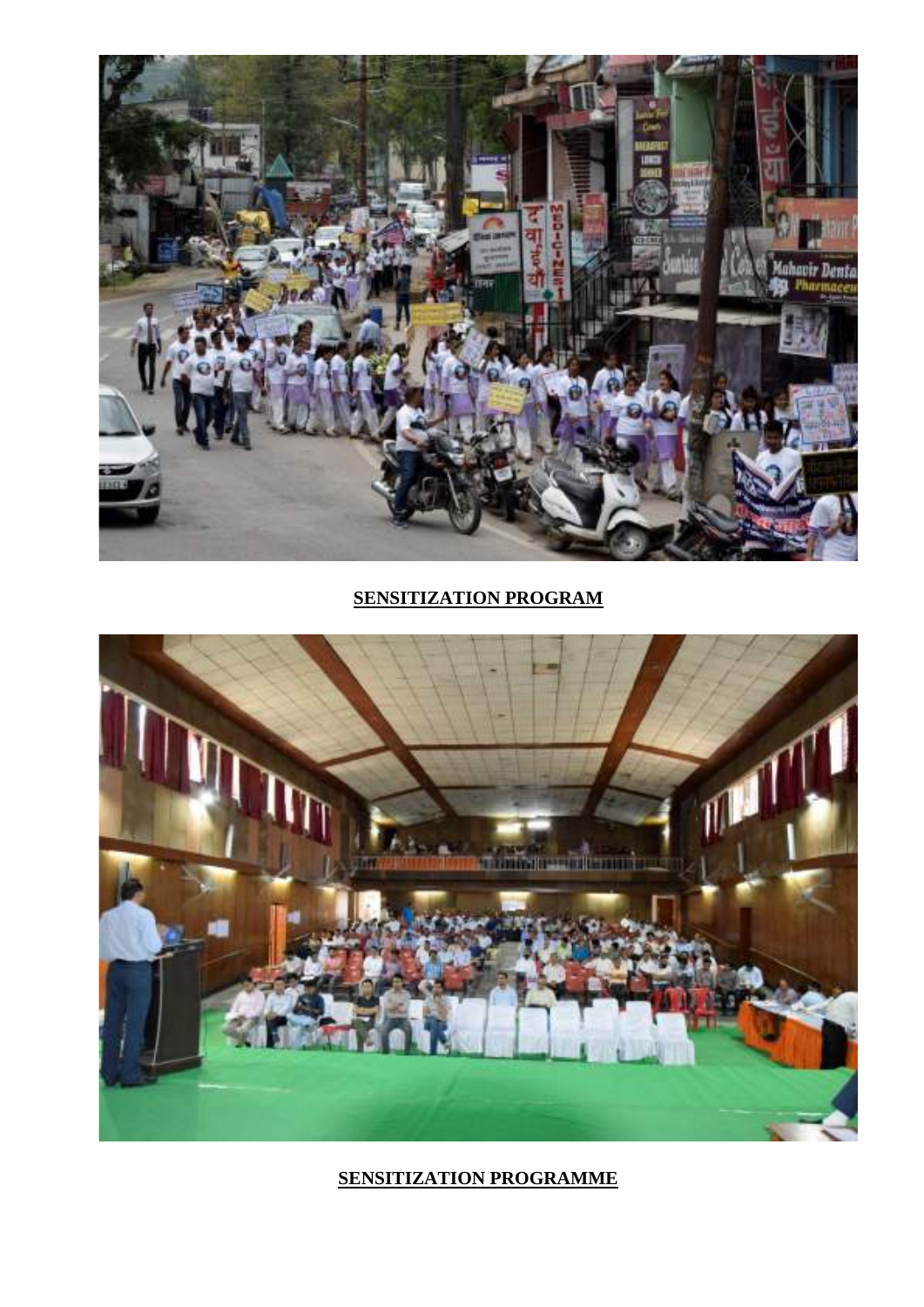## **4. Rallies & street plays**

For generating awareness among the public series of rallies & street plays were held/played at various places on various days. The participants wore specially printed T-shirts displaying message to vote.

Hand-outs and pamphlets were distributed among public. People were sensitized for voting through social media.

![](_page_11_Picture_3.jpeg)

## **AWARENESS RALLY BEING LED BY THE NODAL OFFICER**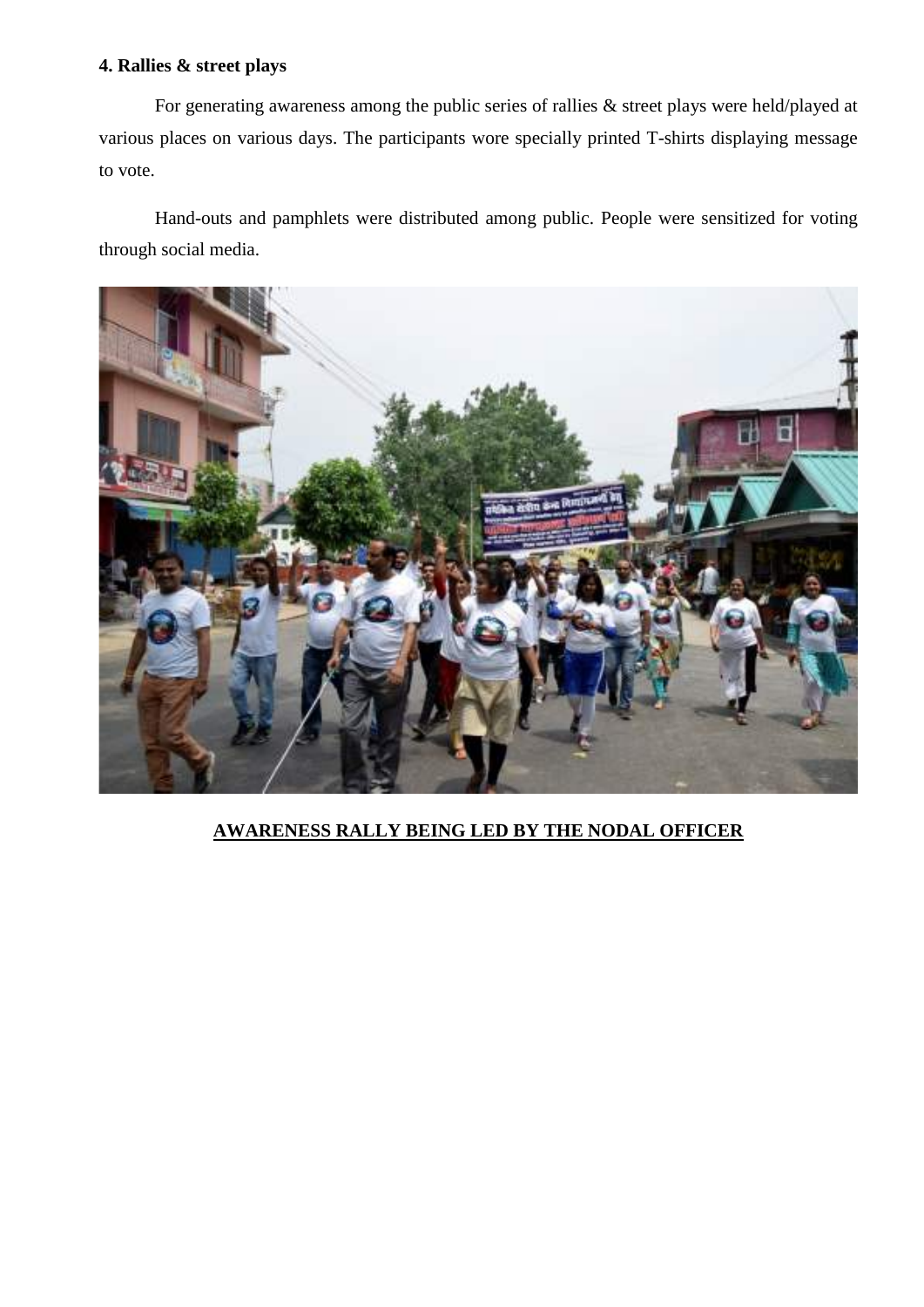![](_page_12_Picture_0.jpeg)

**AWARENESS RALLY**

![](_page_12_Picture_2.jpeg)

**AWARENESS RALLY BY STAFF & STUDENTS**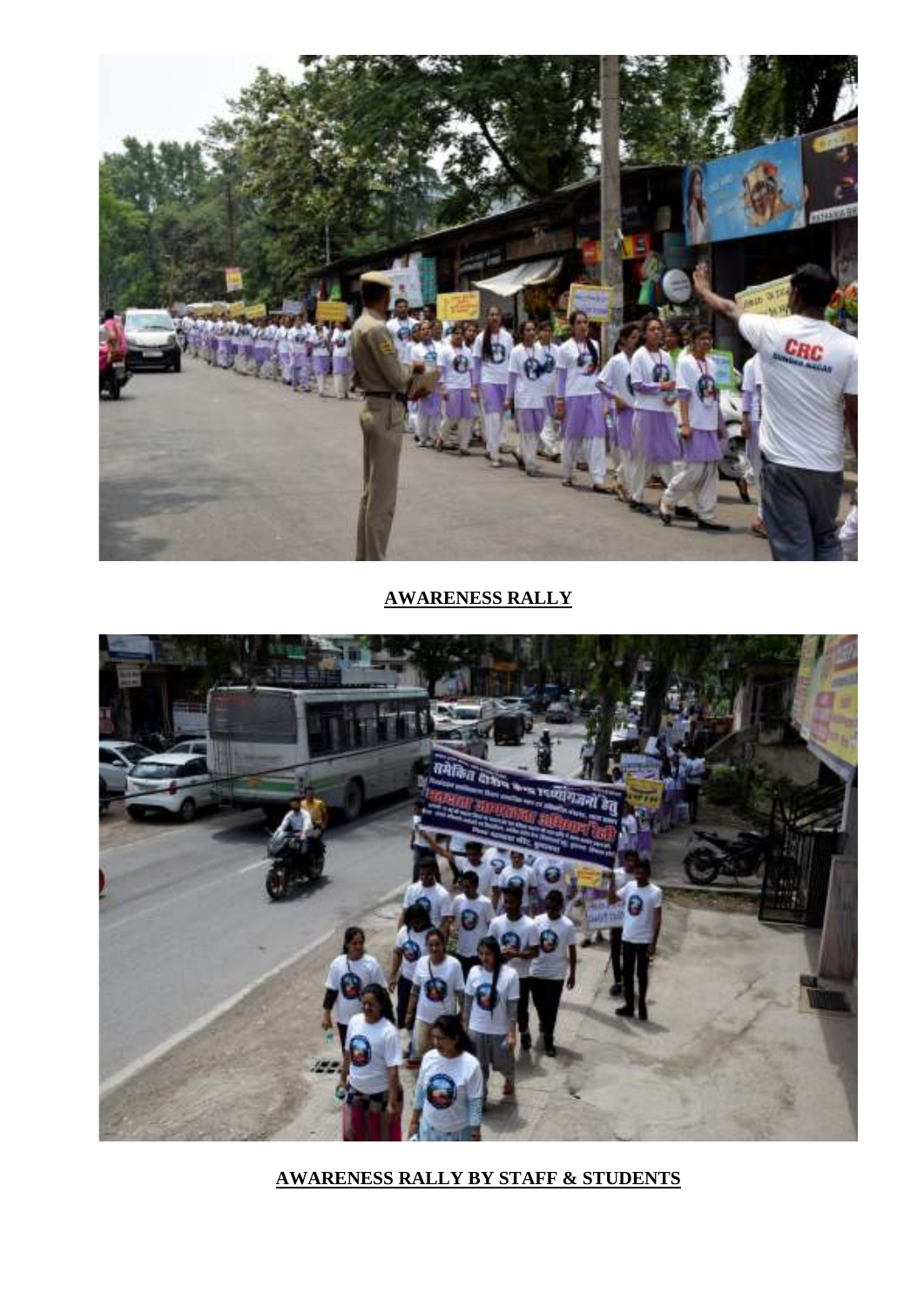![](_page_13_Picture_0.jpeg)

STREET PLAY AT BUS STAND SUNDERNAGAR

![](_page_13_Picture_2.jpeg)

STREET PLAY AT BUS STAND SUNDERNAGAR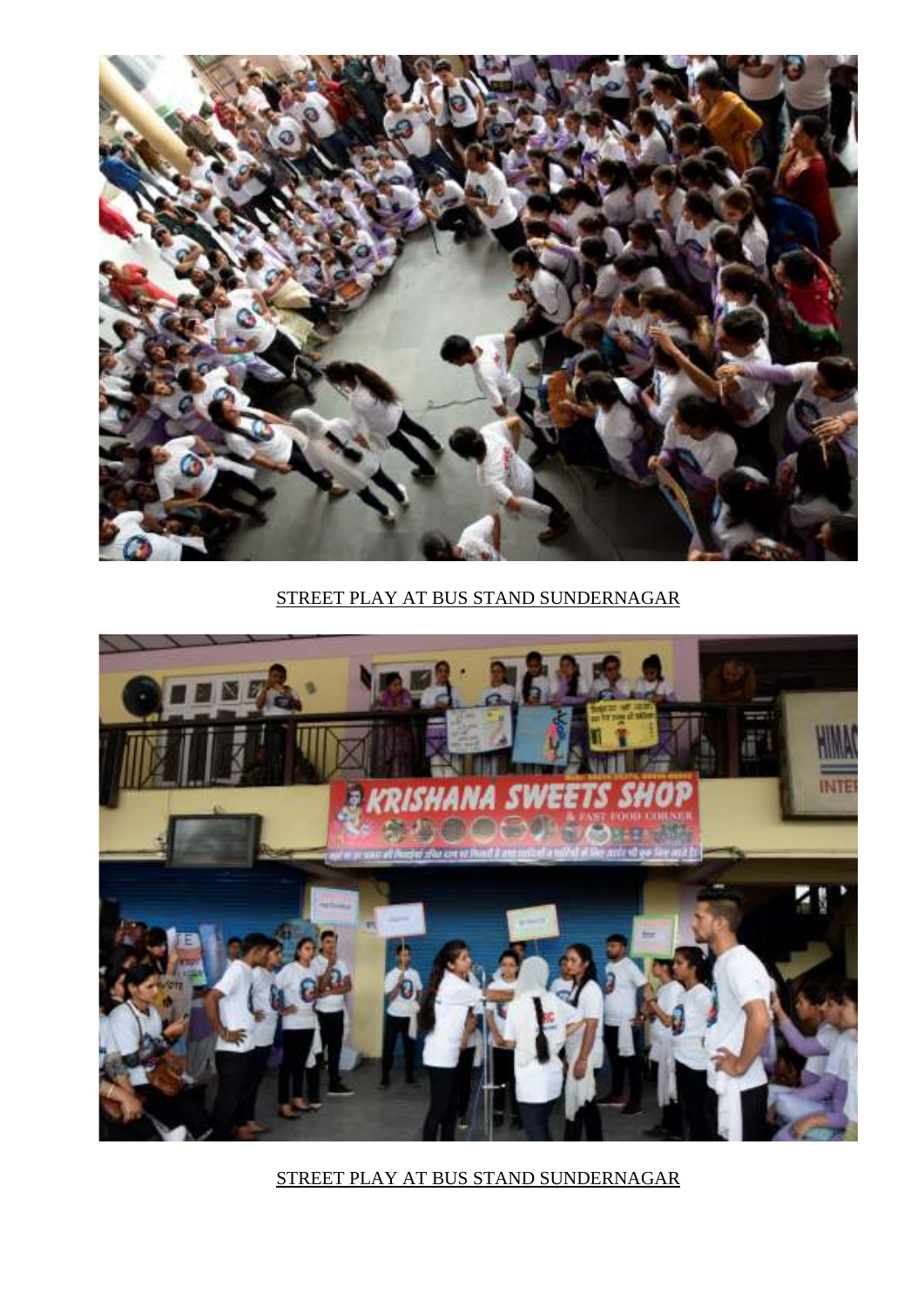![](_page_14_Picture_0.jpeg)

STREET PLAY IN THE MAIN MARKET SUNDERNAGAR

![](_page_14_Picture_2.jpeg)

STREET PLAY IN THE MAIN MARKET SUNDERNAGAR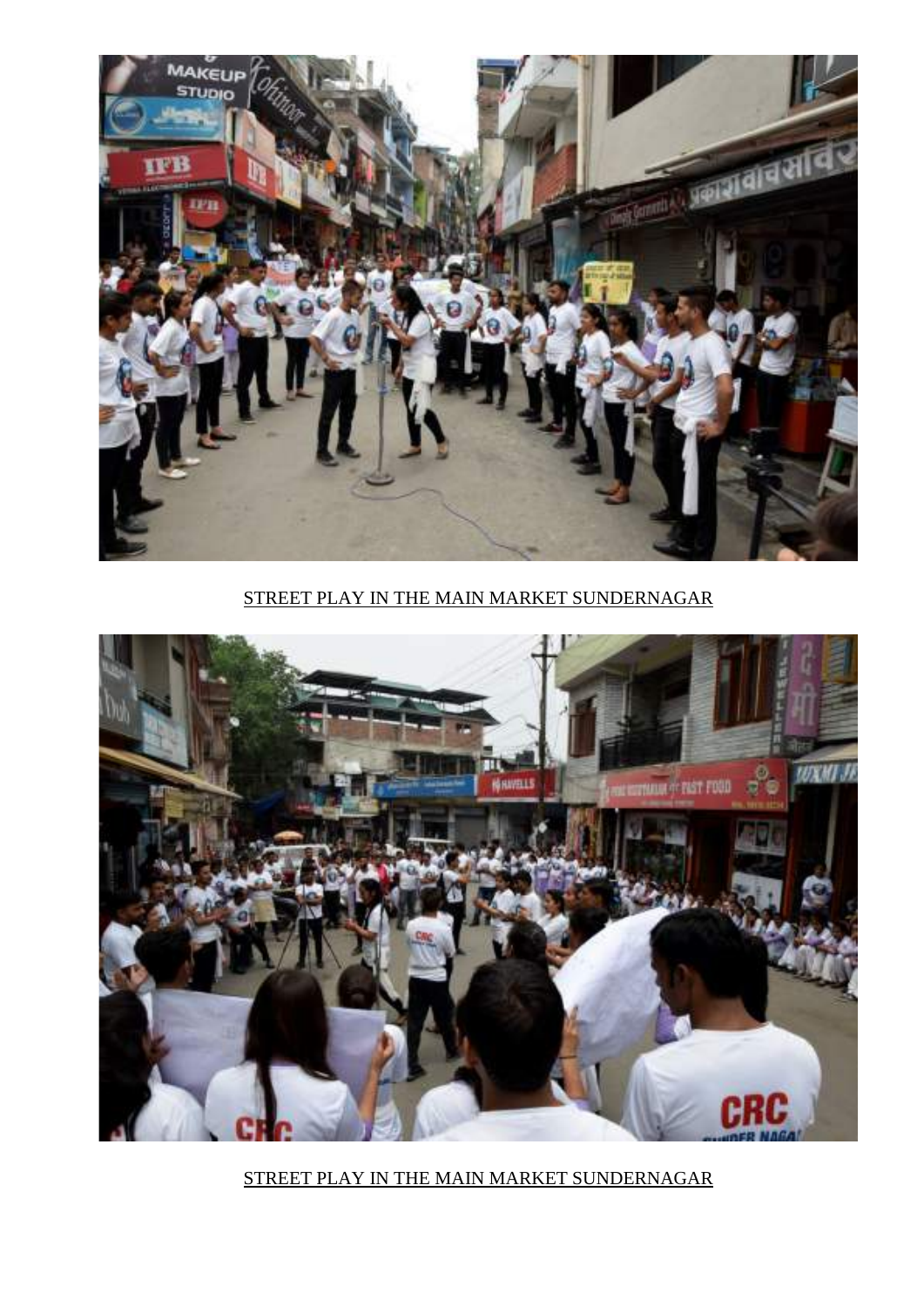### **5 Media coverage**

The Nodal Officer, Sh. Manjeet Singh Saini, Asstt. Prof. cum Officer Incharge, CRC Sundernagar was also invited by all India Radio Shimla regarding a live programme on accessible voting for PwDs. The event was duly covered by various media houses.

## SHORT AWARENESS VIDEO

### Sequence web quality.mp4

### **6 Training Polling parties**

A total of 1338 Presiding Officers,Polling Officers and other personnels were sensitized towards the voting procedure of Persons with Disabilities at Govt. Polytechnic Sundernagar on 6 & 7 May 2019. The polling officials were sensitized towards Indian Sign Language and the Braille in brief. They were also provided with Braille alphabet charts an oriented with the Braille Ballot Paper.

![](_page_15_Picture_6.jpeg)

## TRAINING TO THE POLLING PARTIES ON RIGHT TO VOTING OF PWDS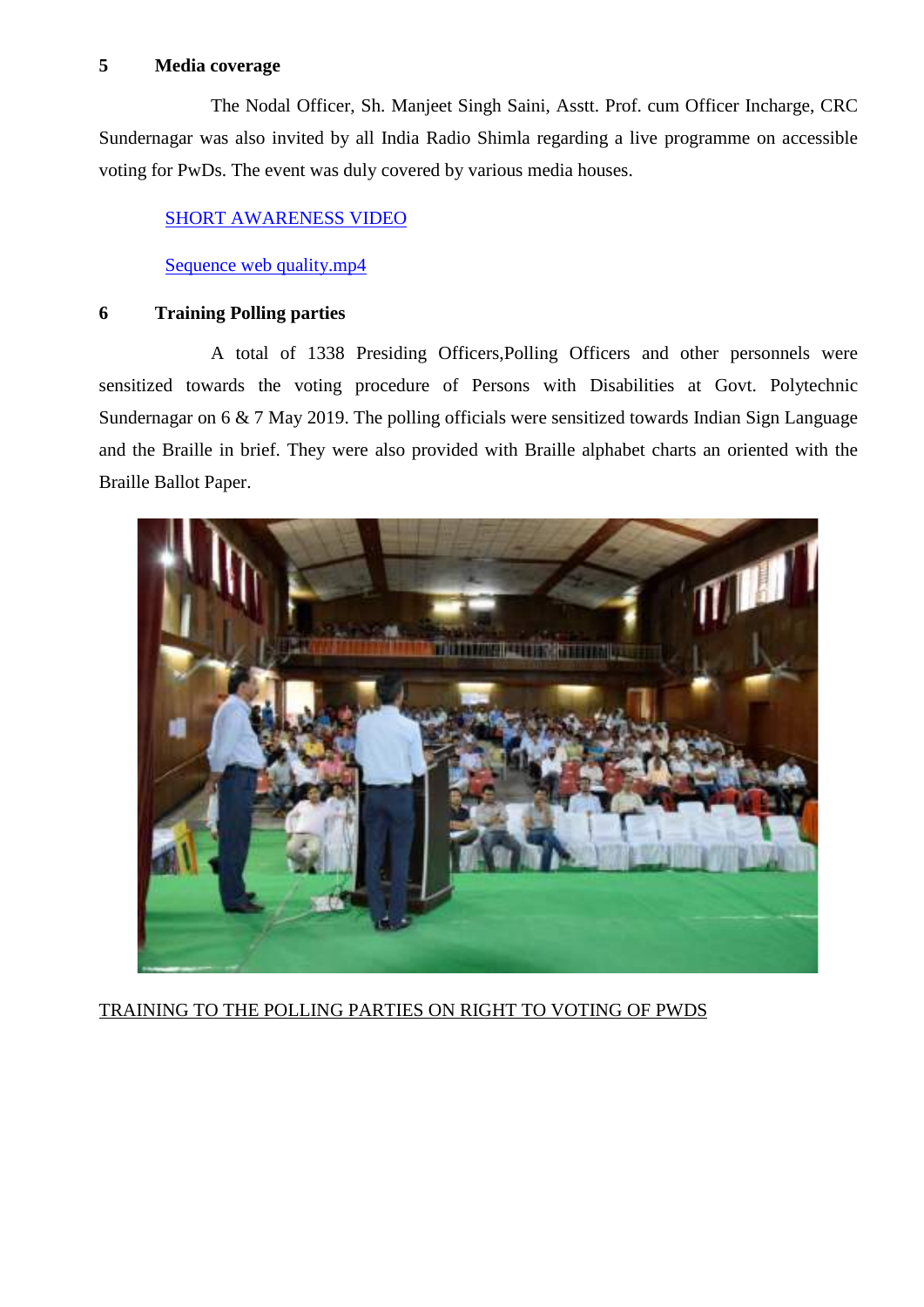![](_page_16_Picture_0.jpeg)

TRAINING TO THE POLLING PARTIES ON RIGHT TO VOTING OF PwDs

![](_page_16_Picture_2.jpeg)

TRAINING TO THE POLLING PARTIES BY NODAL OFFICER ON BRAILLE SIGNAGE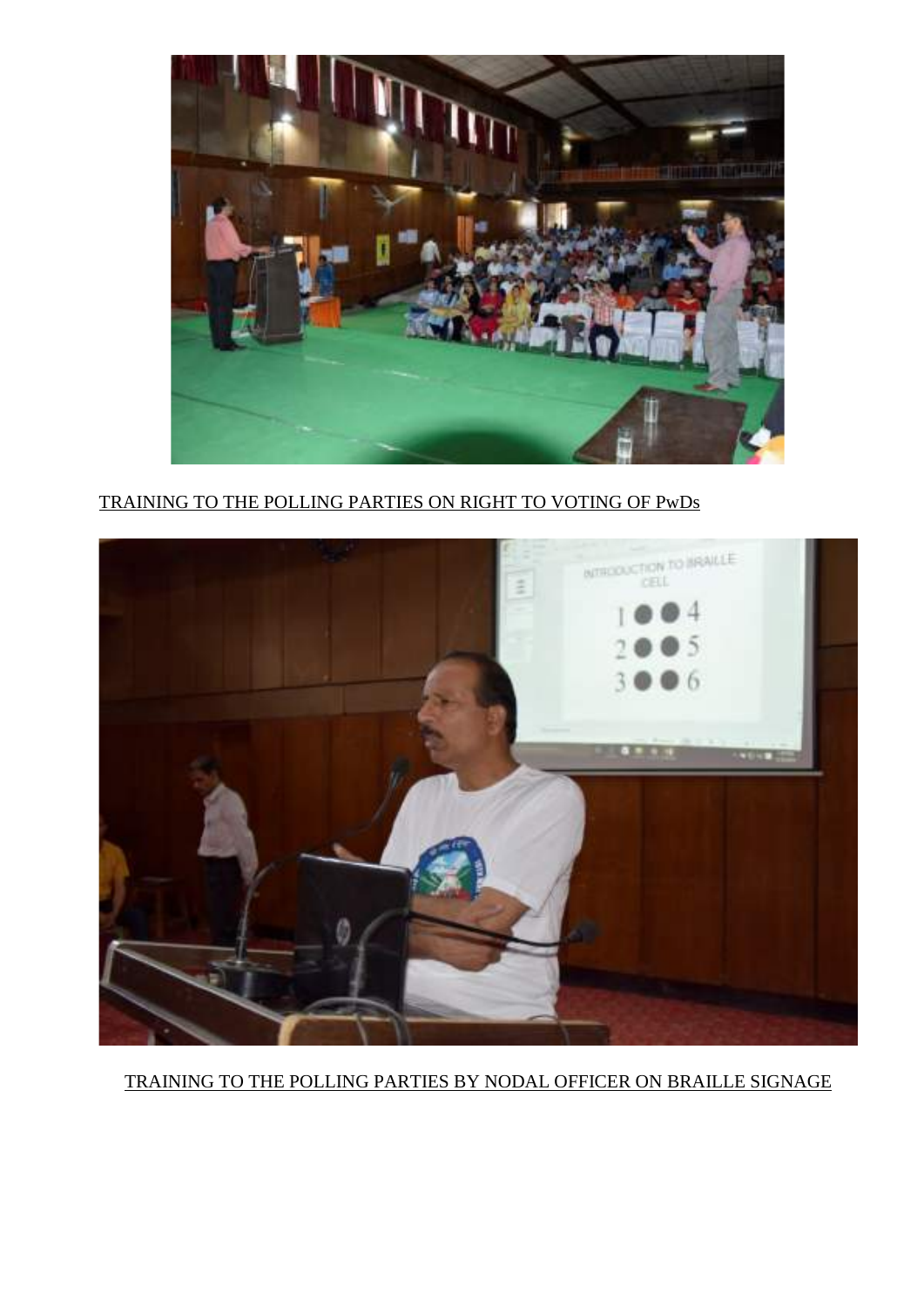![](_page_17_Picture_0.jpeg)

TRAINING TO THE POLLING PARTIES ON RIGHT TO VOTING OF PWDS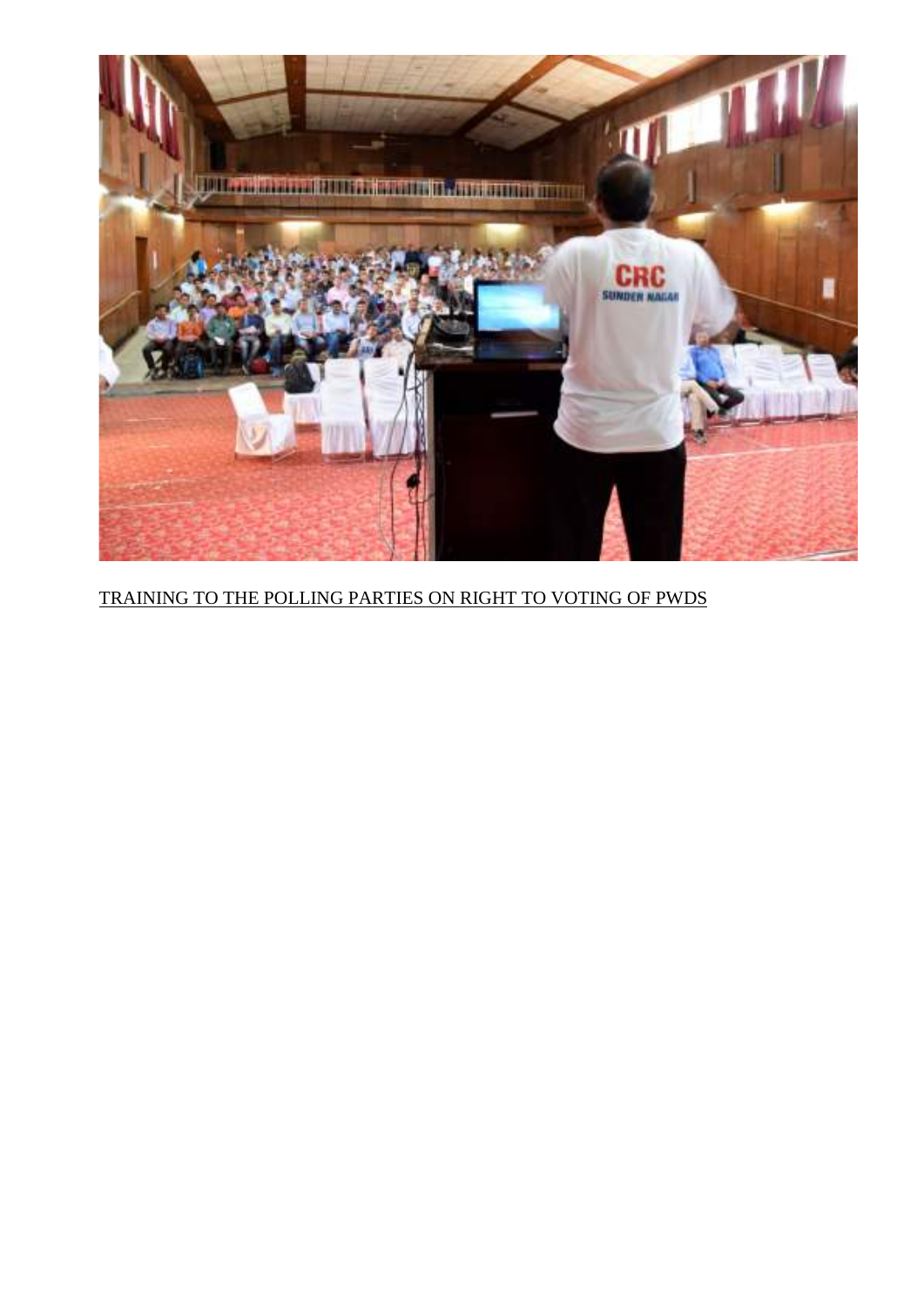![](_page_18_Picture_0.jpeg)

TRAINING TO THE POLLING PARTIES ON SIGN LANGUAGE

**7 Preparing voter slips, voters guide and signage features for PWDs**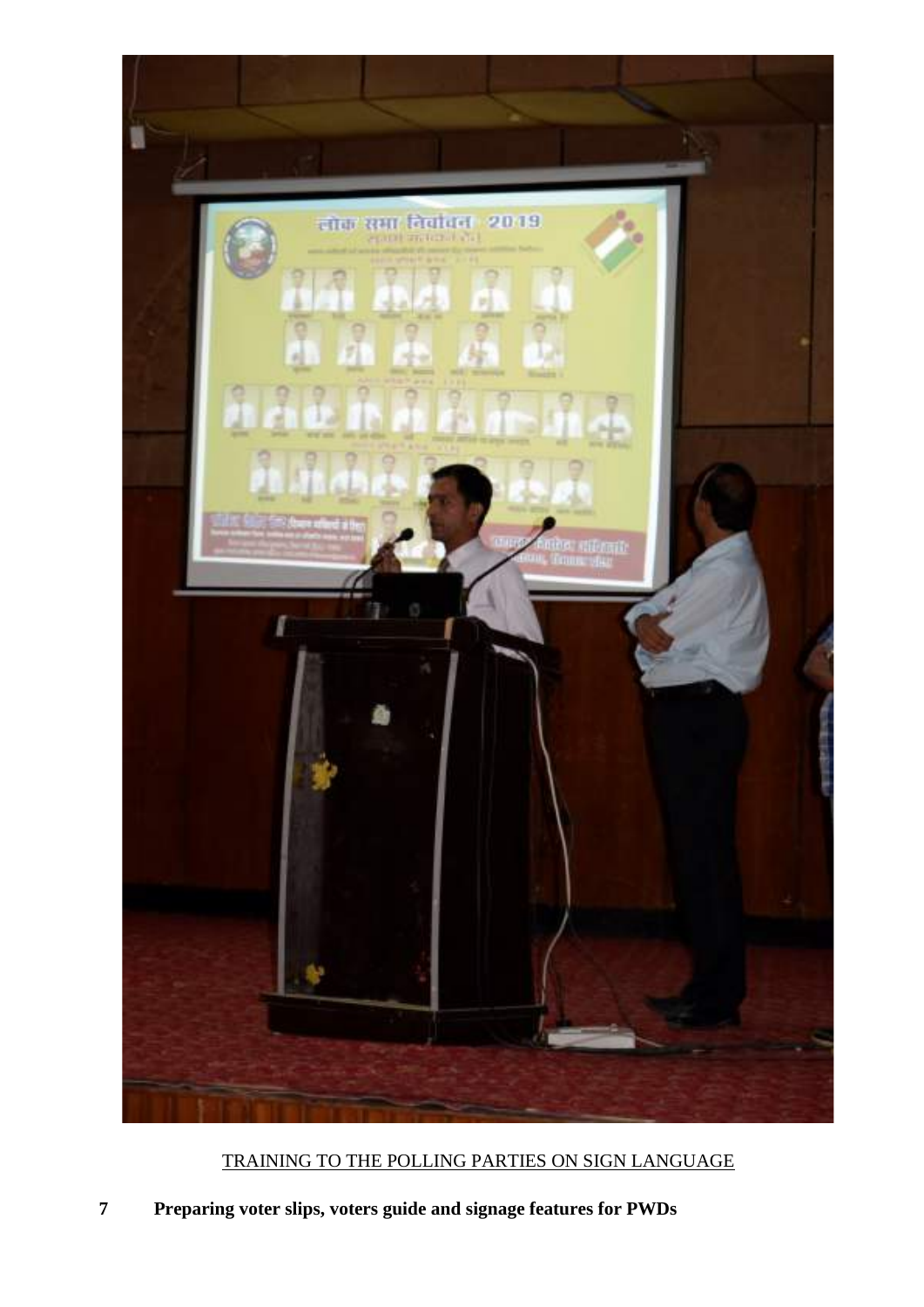The Nodal Officer was entrusted the responsibility of getting the voter slips, voters' guide and signage features prepared for all the all the PwDs of Himachal Pradesh. This also included the printing of voter slips and voters guides for all about 5500 Visually Impaired voters of the state. These were got printed at Central Braille Press, NIEPVD Dehradun.Signage's in braille were also printed which were used at all the booths across state.

![](_page_19_Figure_1.jpeg)